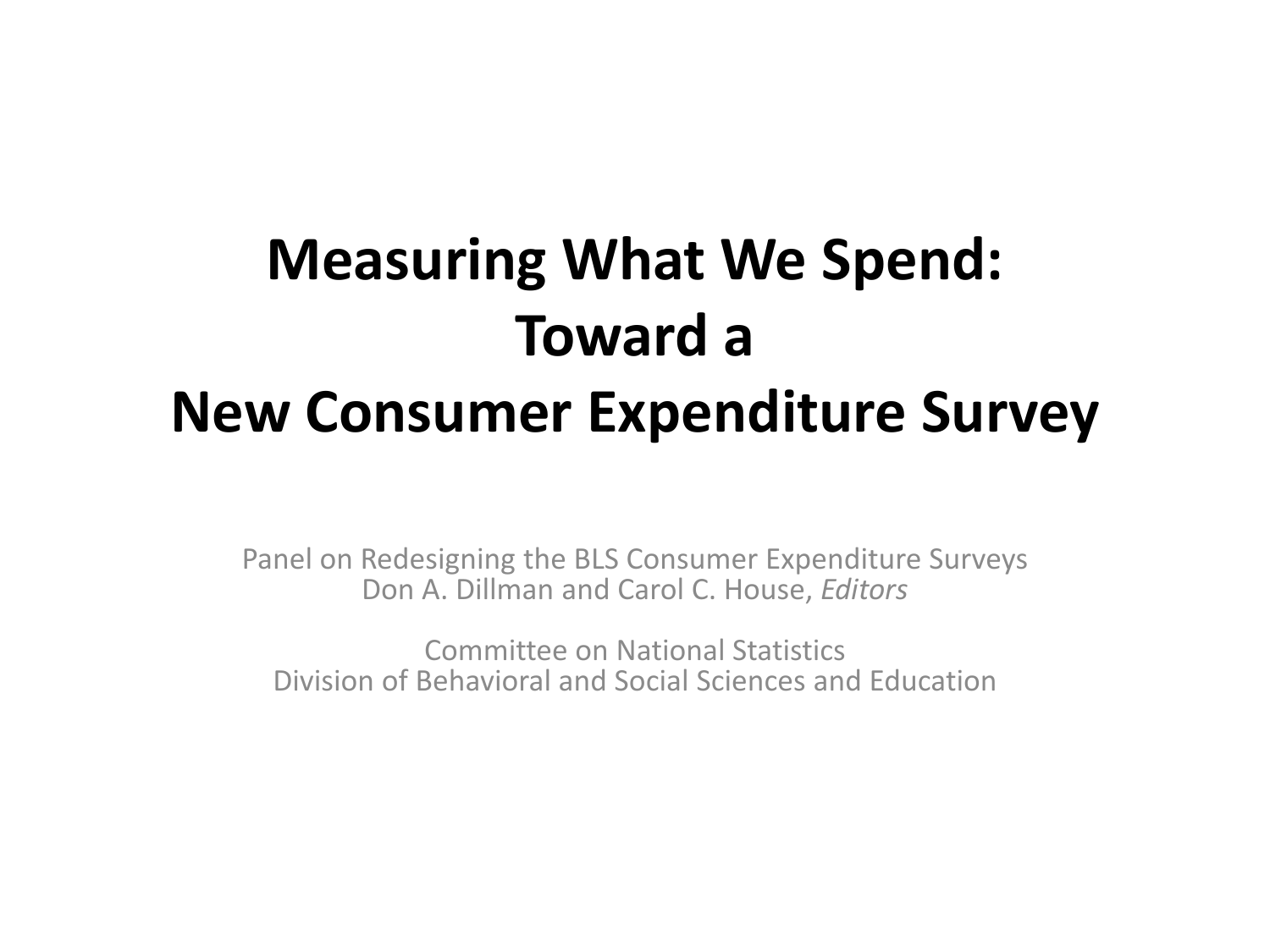**Recommendation 6-4:** A broader set of nonexpenditure items on the CE that are synchronized with expenditures will greatly improve the quality of data for research purposes, as well as the range of important issues that can be investigated with the data. The BLS should pay close attention to these issues in the redesign of the survey.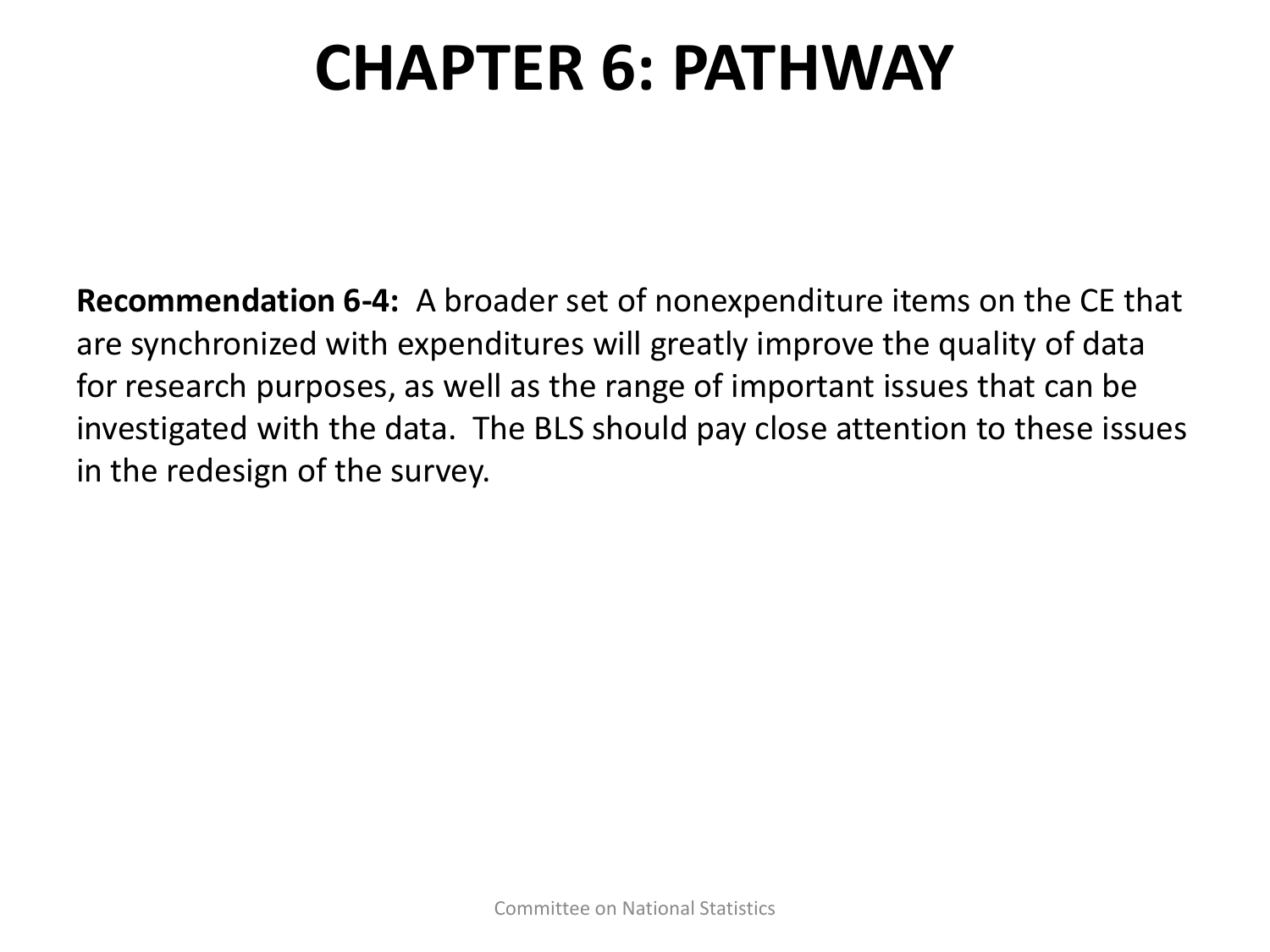**Recommendation 6-5:** A tablet computer should be utilized as a tool in supported self-administration.

However, a paper option should continue to be available for respondents who cannot or will not use a tablet computer. Visual design principles should be applied to redesigning the paper instrument in a way that improves the ease of self-administration and is aligned with the tablet modules.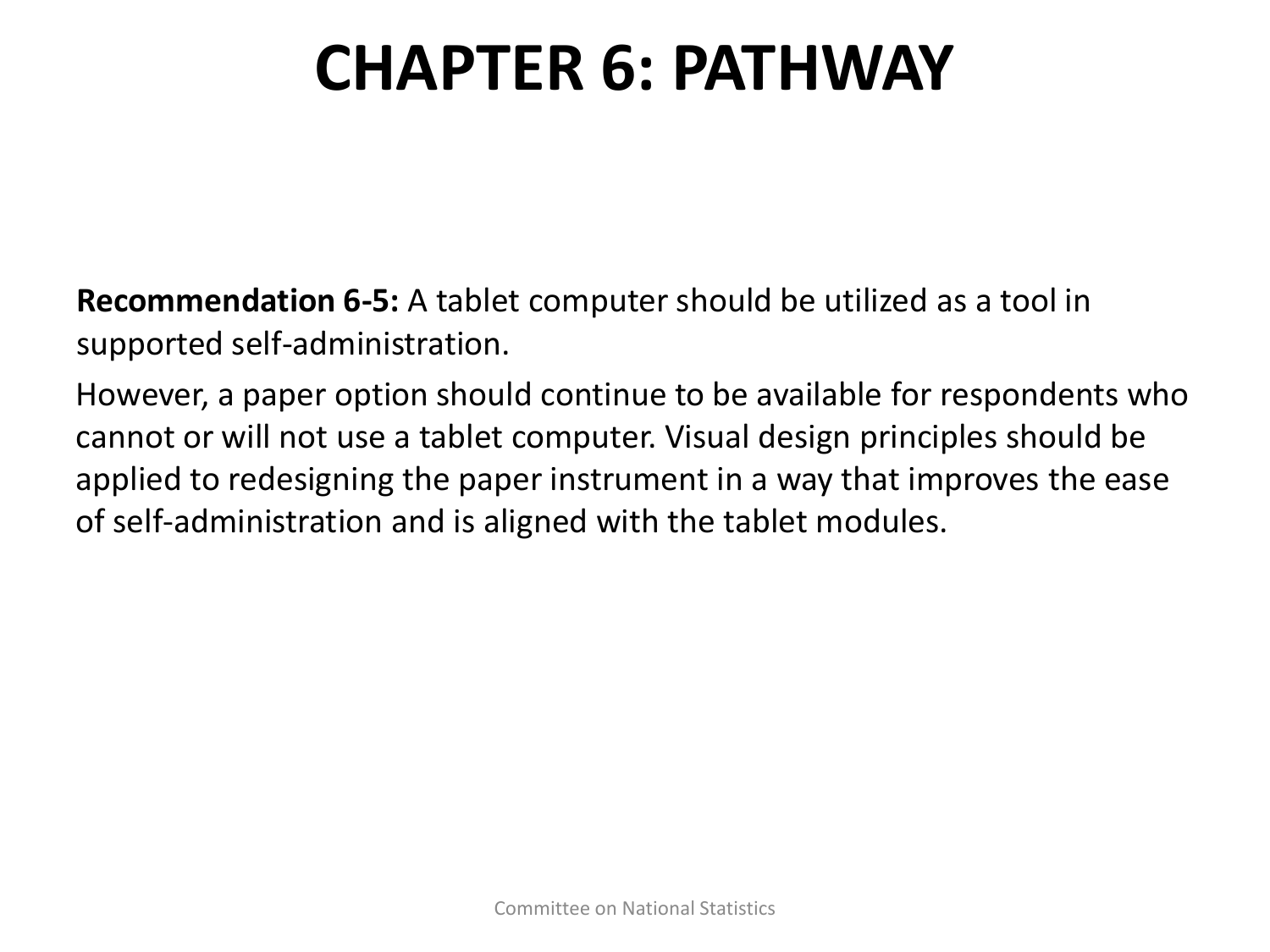**Recommendation 6-6:** BLS should develop a preliminary roadmap for redesign of the CE within six months. This preliminary roadmap would include a prioritization of the uses of the CE, an articulation of the basic CE design alternative that is envisioned with the redesign, and a listing of decision points and highest priority research efforts that would inform those decisions.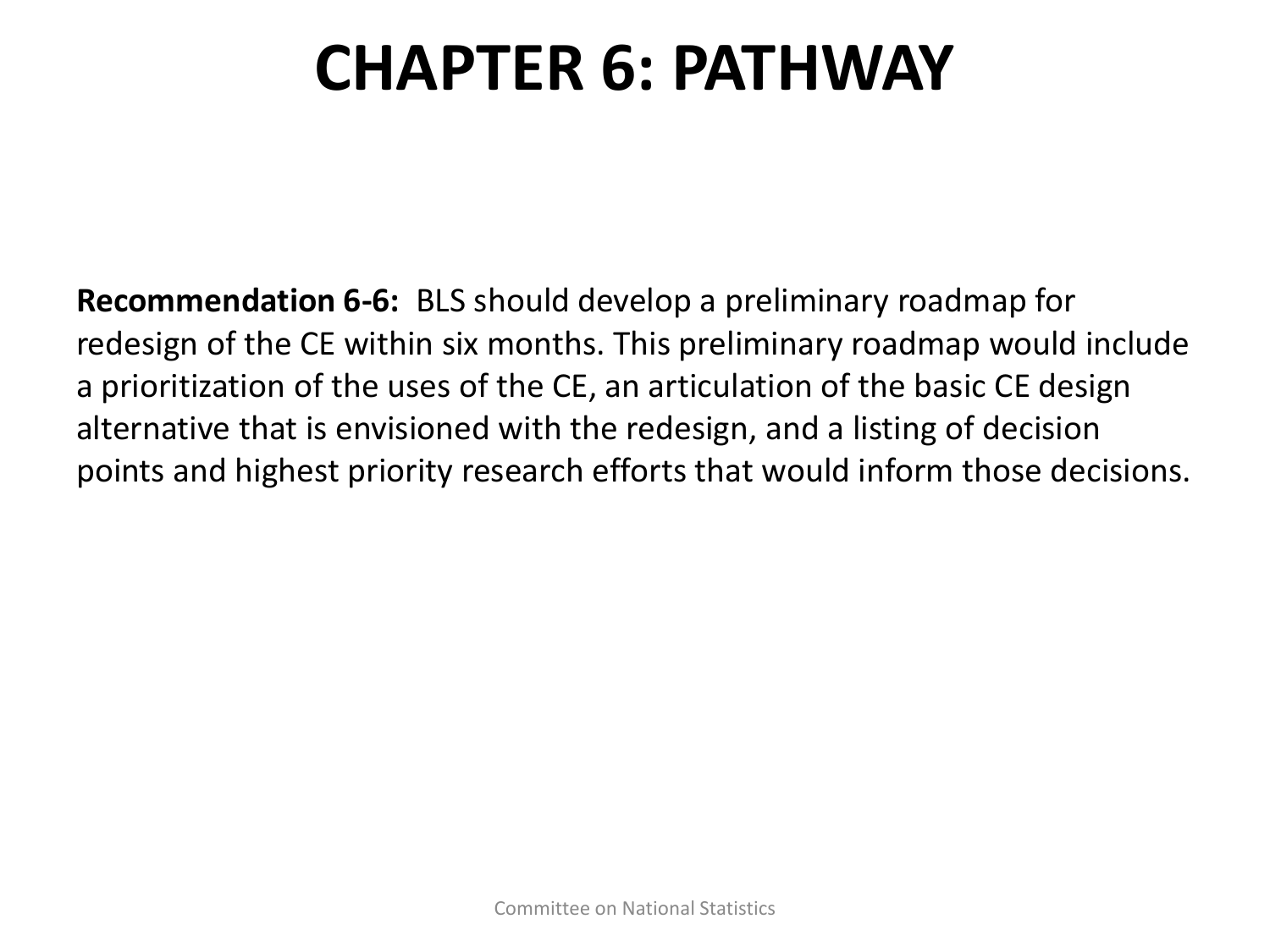**Recommendation 6-7:** A critical element of any CE redesign should be the use of incentives. The incentive structure should be developed, and tested, based on careful consideration of the form, value, and frequency of incentives. Serious consideration should be given to the use of differential incentives based on different levels of burden and/or differential response propensities.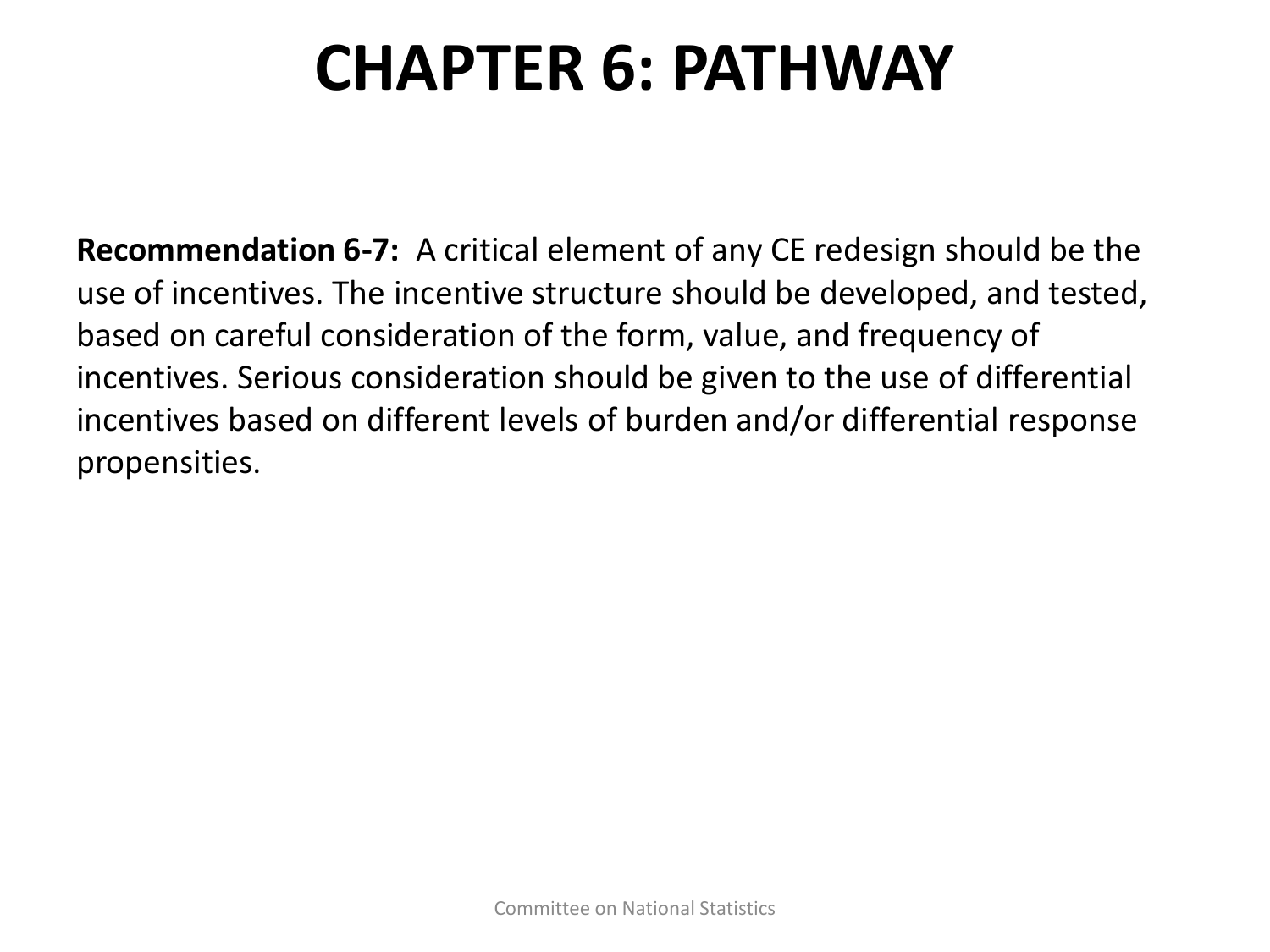**Recommendation 6-8:** BLS should pursue a long-term research agenda that integrates new technology and administrative data sources as part of continuous process improvement. The introduction of these elements should create reductions in data collection and processing costs, measurement error, and/or the statistical variance and complexity of the CPI estimate. The agenda should address the robustness of new technology and a cost/quality/risk tradeoff of using external data.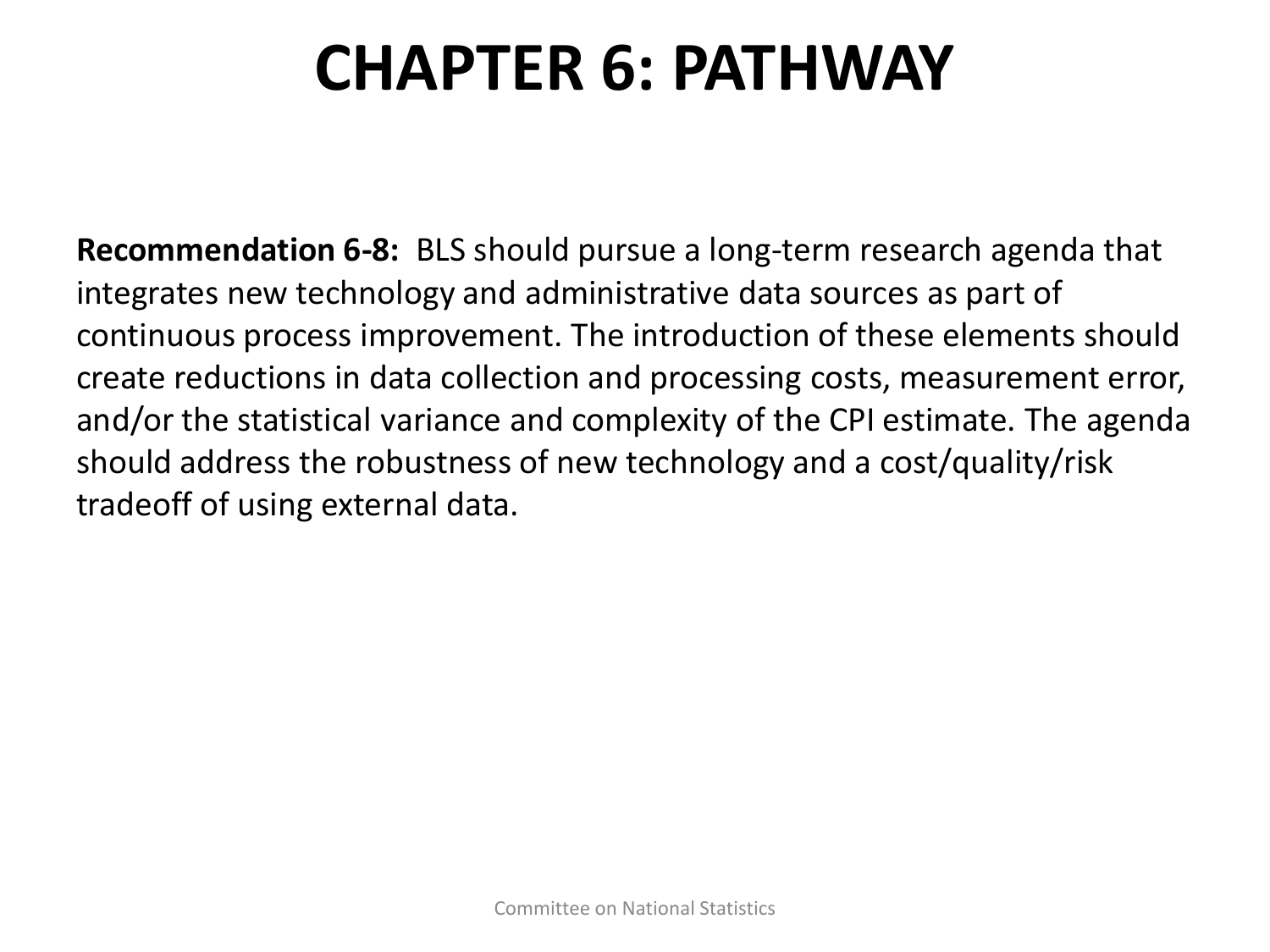**Recommendation 6-9:** BLS should increase the size and capability of its research staff to be able to effectively respond to changes in the contextual landscape for conducting national surveys and maintain (or improve) the quality of survey data and estimates. Of particular importance is to facilitate ongoing development of novel survey and statistical methods, to build the capacity for newer model-assisted and model-based estimation strategies required for today's more complex survey designs and non-sampling error problems, and to build better bridges between researchers, operations staff, and experts in other organizations that face similar problems.

**Recommendation 6-10:** BLS should seek to engage outside experts and organizations with experience in combining the development of tablet computer applications along with appropriate survey methods in developing such applications.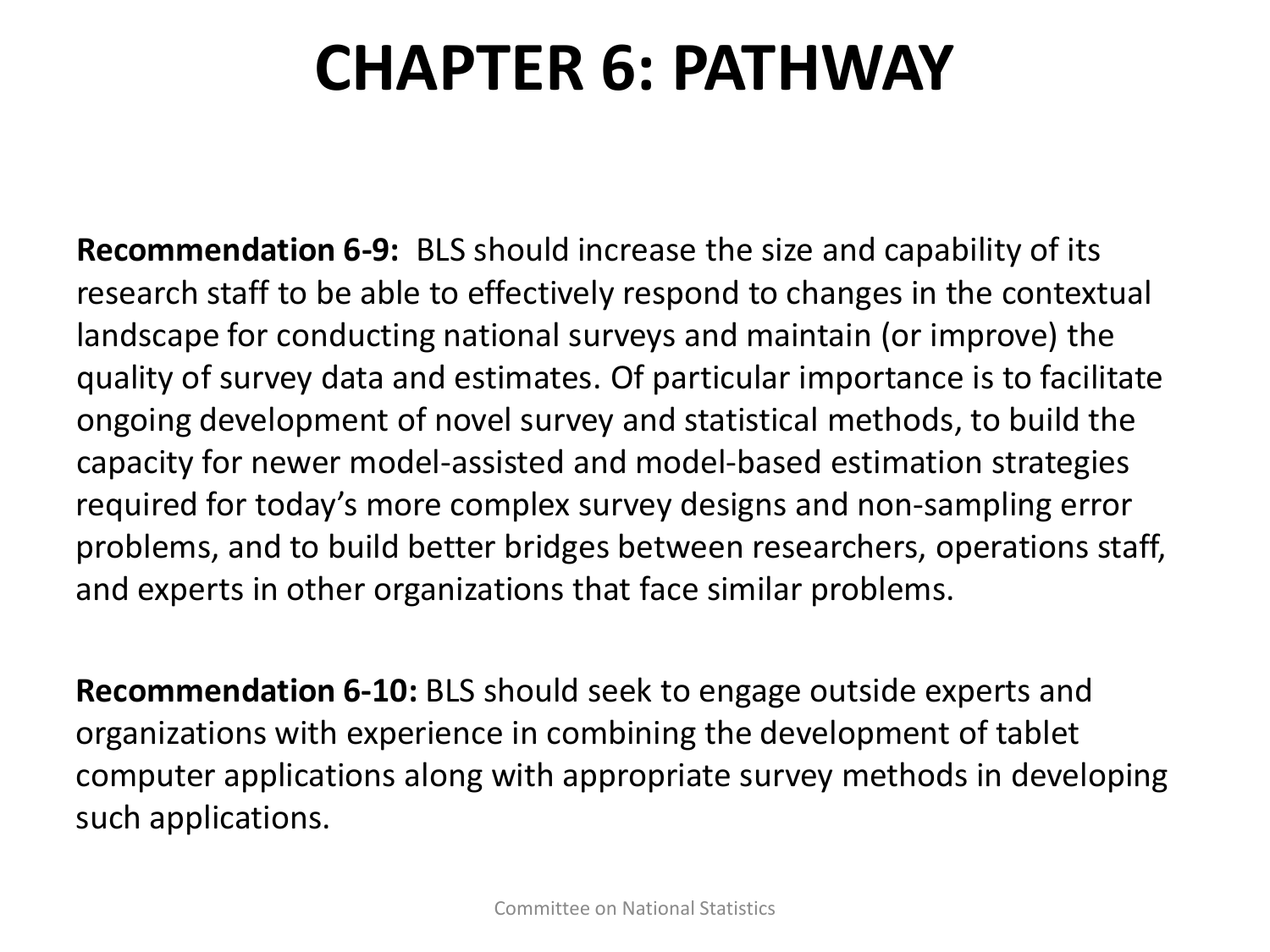**Recommendation 6-11:** BLS should engage in a program of targeted research on the topics listed in this report that will inform the specific redesign of the CE.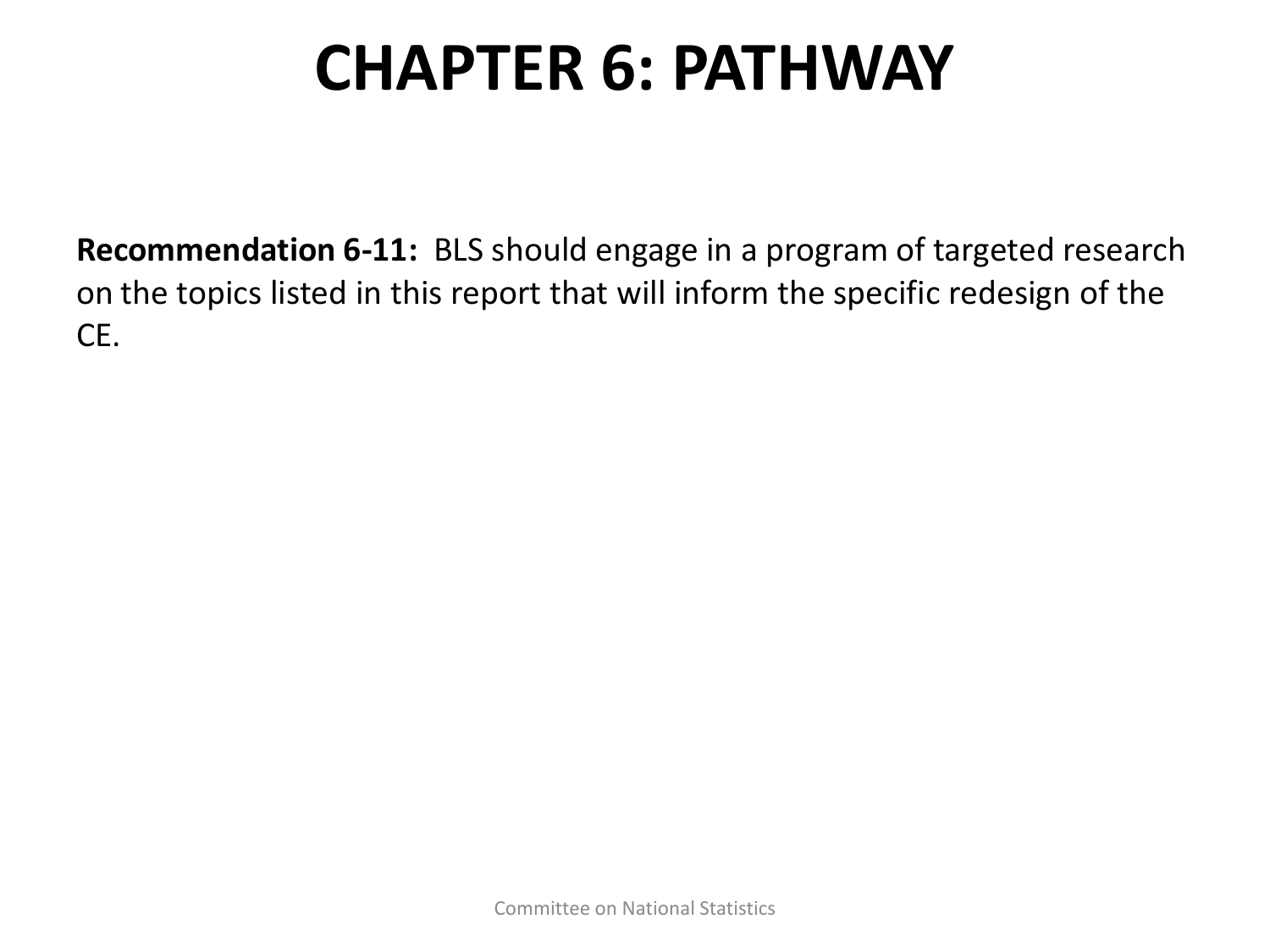### **Research Topics for Designs**

- Use of a tablet device.
- How people keep financial records.
- Collecting data on a reduced set of 96 expenditure categories.
- Use of incentives.
- Instrument development.
- Privacy vs. open access.
- Evaluate potential impact from reducing proxy reporting of expenditures.
- Experiment with imputation methods and other statistical approaches.
- Evaluate the effectiveness of using more intensive methods.

#### Compatible Research

- Experiment with other technologies to record and extract data.
- Split questionnaire design.
- Evaluate the utility and the ability to obtain data from additional sources.
- Augmentation of sample with wealthy households.
- Identify and evaluate sources of auxiliary data (e.g., retailer data).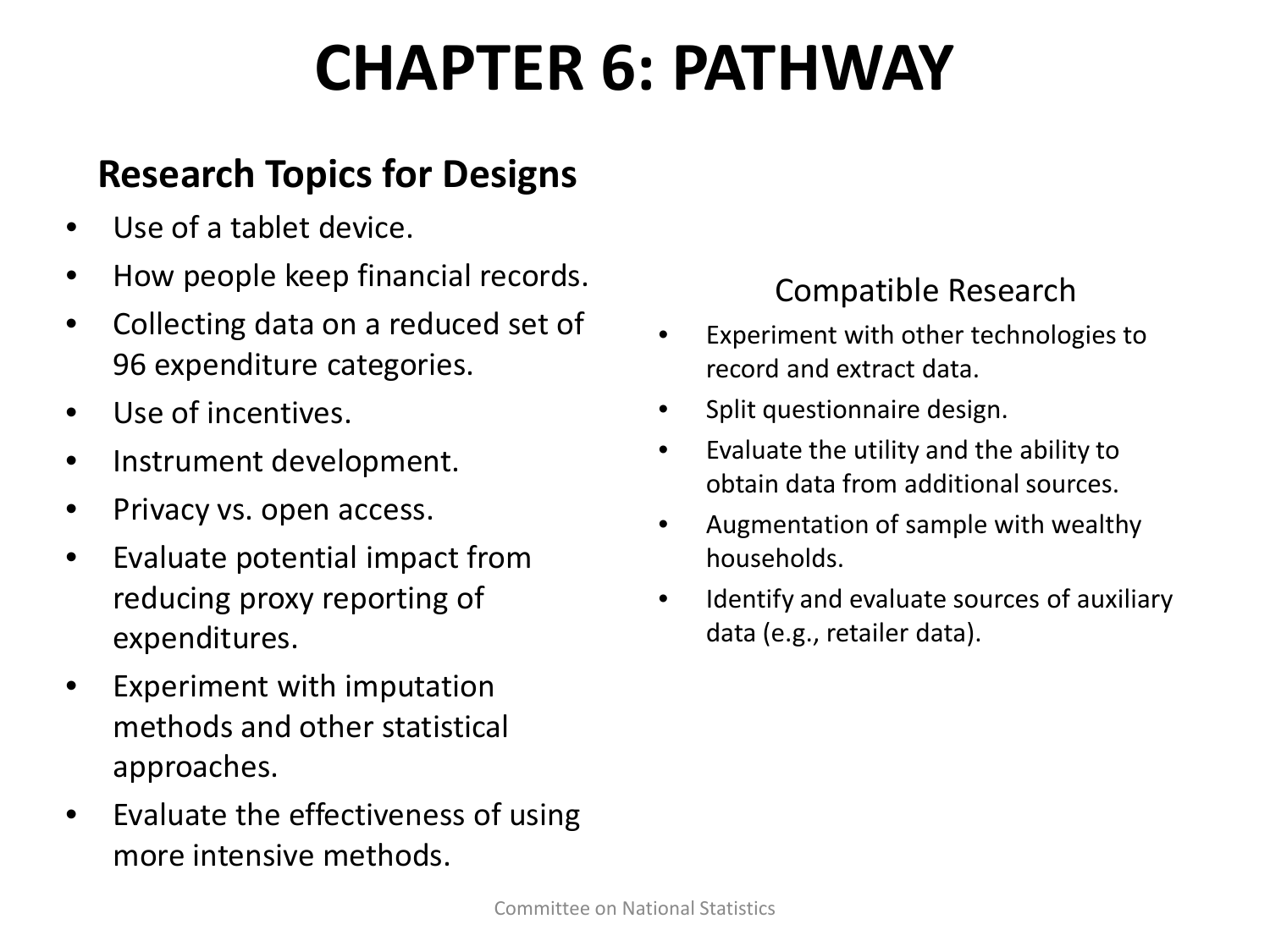Research Topics for Specific Designs

### **Design A**

Develop models that would estimate quarterly and annual expenditures and income at the household level from the four weeks of reported detailed data plus the data reported on larger and routine expenditures.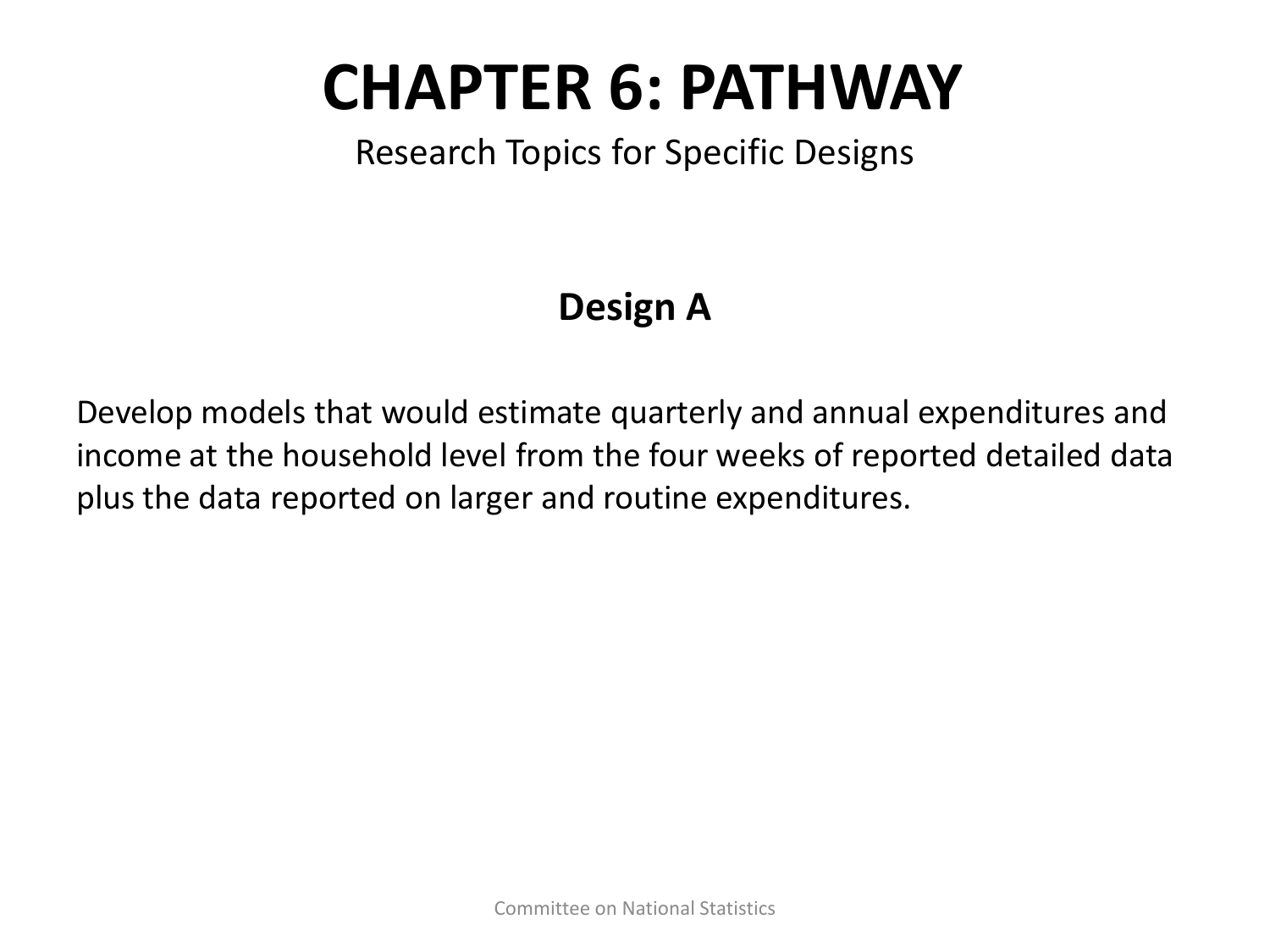#### Research Topics for Specific Designs

#### **Design B**

- Investigate the assumption that a "bounding" interview is unnecessary to avoid telescoping and other issues.
- Investigate the accuracy and completeness of aggregated expenditures for periods up to six months and for estimates of averages (i.e., average monthly spending gasoline) used in this prototype to construct a full set of microdata for the entire six-month period.
- Develop appropriate models to "disaggregate" aggregated expenses using data from the one-week supported journal.
- Develop methodology for a successful component that will use an intensive interview and process based on prior collation of records and financial software to achieve a budget balance for the year at the household level as described below. Extend existing research done by Fricker, Kopp, and To (2011) to fully evaluate its potential and limitations.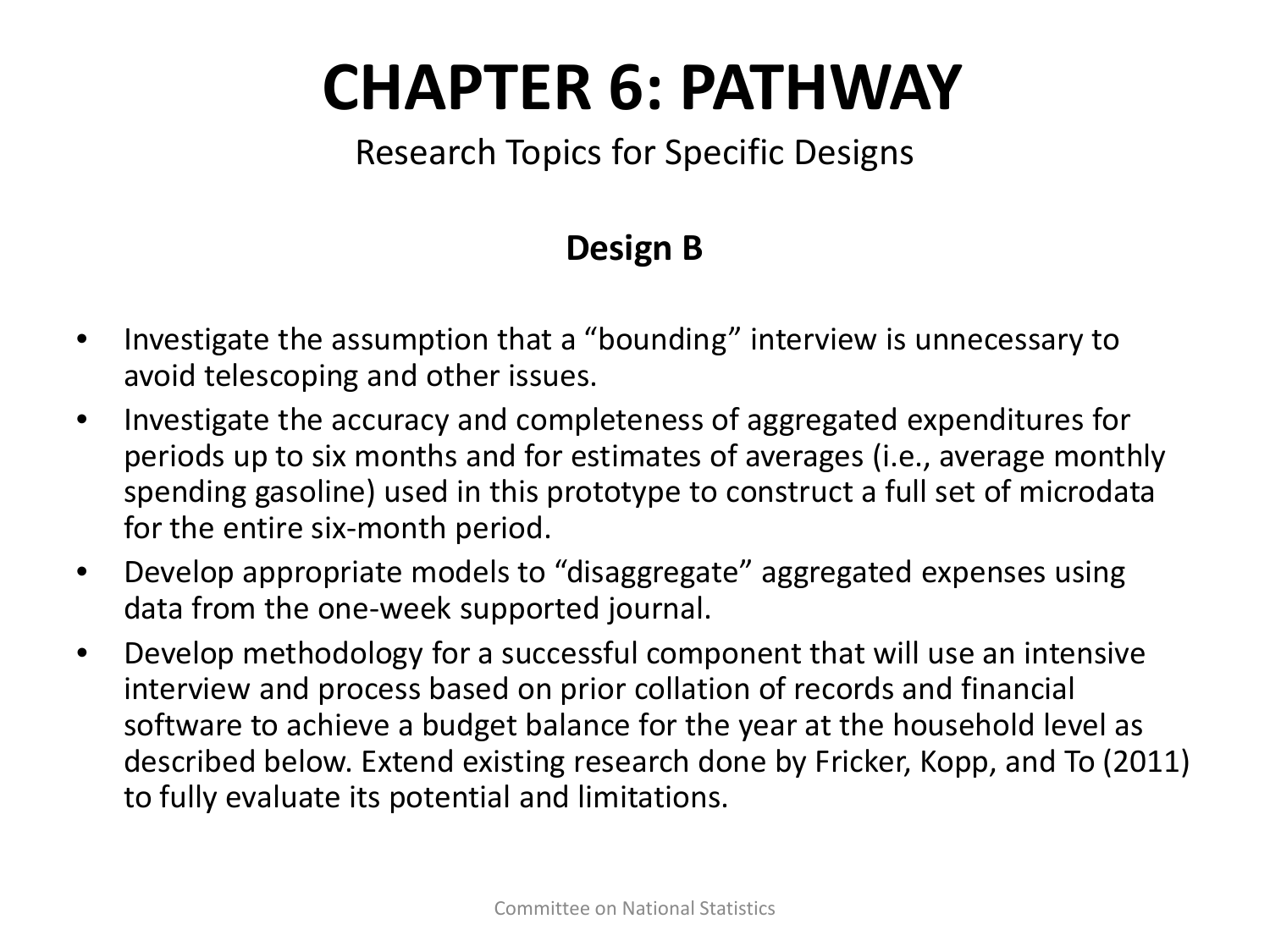Research Topics for Specific Designs

### **Design C**

- Research and develop models for estimation using the base survey and two components of data collection.
- Research and develop models for imputing at the household level "smaller expense items" collected on the *Detailed Expenditure Component* and not on the *Household Profile Component* into the household-level dataset to complete the overall household expense profile.